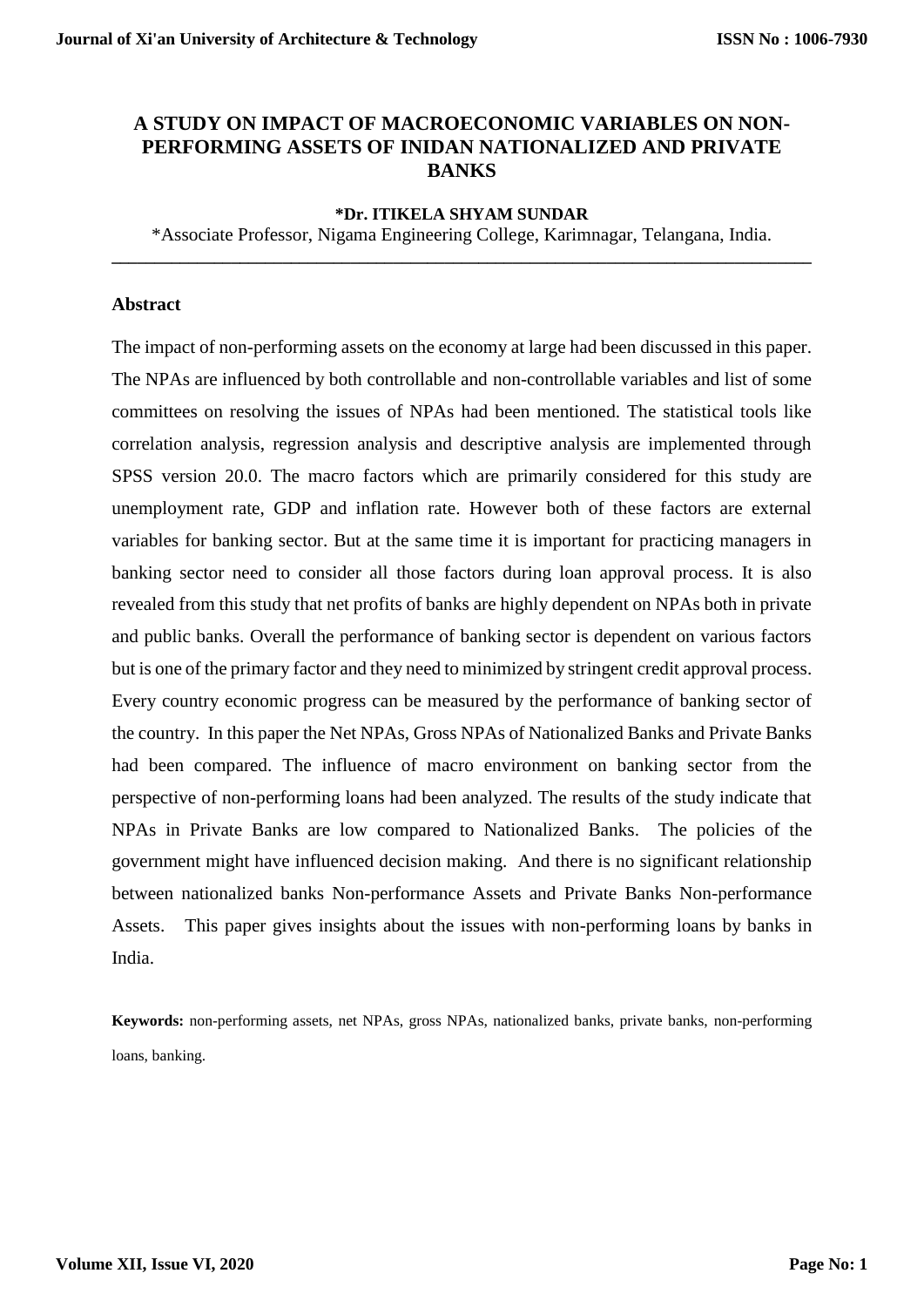## **Introduction**

Non-performing assets had become an issue for sustainability of banks in the competitive global banking sector. According to Reserve Bank of India (RBI) Sec (B) banking is a process of lending or investing money which is accepted as deposits from public. Non-performing assets (NPAs) can be described as loans which are not generating any income in the form of interest for a period more than 90 days. It means borrowers are repayment as per the terms and conditions. In simple words defaulters of loans increase NPAs of banks and they can be categorized as (1) standard assets, (2) sub-standard assets, (3) doubtful assets and (4) loss assets.

The economic progress of a nation can be assessed by performance of banking sector. One of the major threats in the present era for banking sector is growth of NPAs because they reduce profitability of banks even though performance is excellent. Non-performing assets (NPAs) is on the indicators to measure the economy status of a nation. The economy gets worsen if NPAs constantly increase due to inefficient banking system. Organizations are using processes like internal or external auditing to know status of non-performing assets but banks need to develop strategies for minimizing instead of implementing traditional processes. The overall profit of banks gets affected with increase of NPAs in banks.

| S.No           | Country              | <b>NPL Ratio (Percent)</b> |  |  |
|----------------|----------------------|----------------------------|--|--|
|                | India                | 9.98                       |  |  |
| $\overline{2}$ | China                | 1.74                       |  |  |
| 3              | <b>United States</b> | 1.13                       |  |  |
| 4              | Brazil               | 3.59                       |  |  |
| 5              | Japan                | 1.19                       |  |  |
| 6              | Russia               | 10.00                      |  |  |
| 7              | Italy                | 4.38                       |  |  |
| 8              | France               | 3.08                       |  |  |
| 9              | Singapore            | 1.40                       |  |  |
| 10             | Finland              | 1.67                       |  |  |
|                |                      |                            |  |  |
|                |                      |                            |  |  |

**Table 1. Global Non-Performing Loans of Select Countries for 2017**

(Source: Compiled by researcher with data from The World Bank

Non-performing ratio can be calculated by dividing non-performing loans with total outstanding loans of a bank.

| Table 2. NPL Ratio of India from 2010 to 2017                        |  |  |  |  |  |  |  |  |  |  |  |
|----------------------------------------------------------------------|--|--|--|--|--|--|--|--|--|--|--|
| 2010<br>2012<br>2013<br>2017<br>2011<br>2014<br>2015<br>2016<br>Vear |  |  |  |  |  |  |  |  |  |  |  |
| 3.37<br>5.88<br>4.03<br>4.35<br>2.39<br>2.67<br>9.98<br>Percent      |  |  |  |  |  |  |  |  |  |  |  |
| $(Source, Commiled by researcher with data from The World Rank)$     |  |  |  |  |  |  |  |  |  |  |  |

(Source: Compiled by researcher with data from The World Bank)

## **Research Objectives**

1. To compare Net NPAs and Gross NPAs between Nationalized Banks and Private Banks.

2. To know the impact of macroeconomic variables like GDP, inflation and unemployment rate on non-performing

assets (NPAs).

3. To describe the issues faced by banks due to non-performing assets.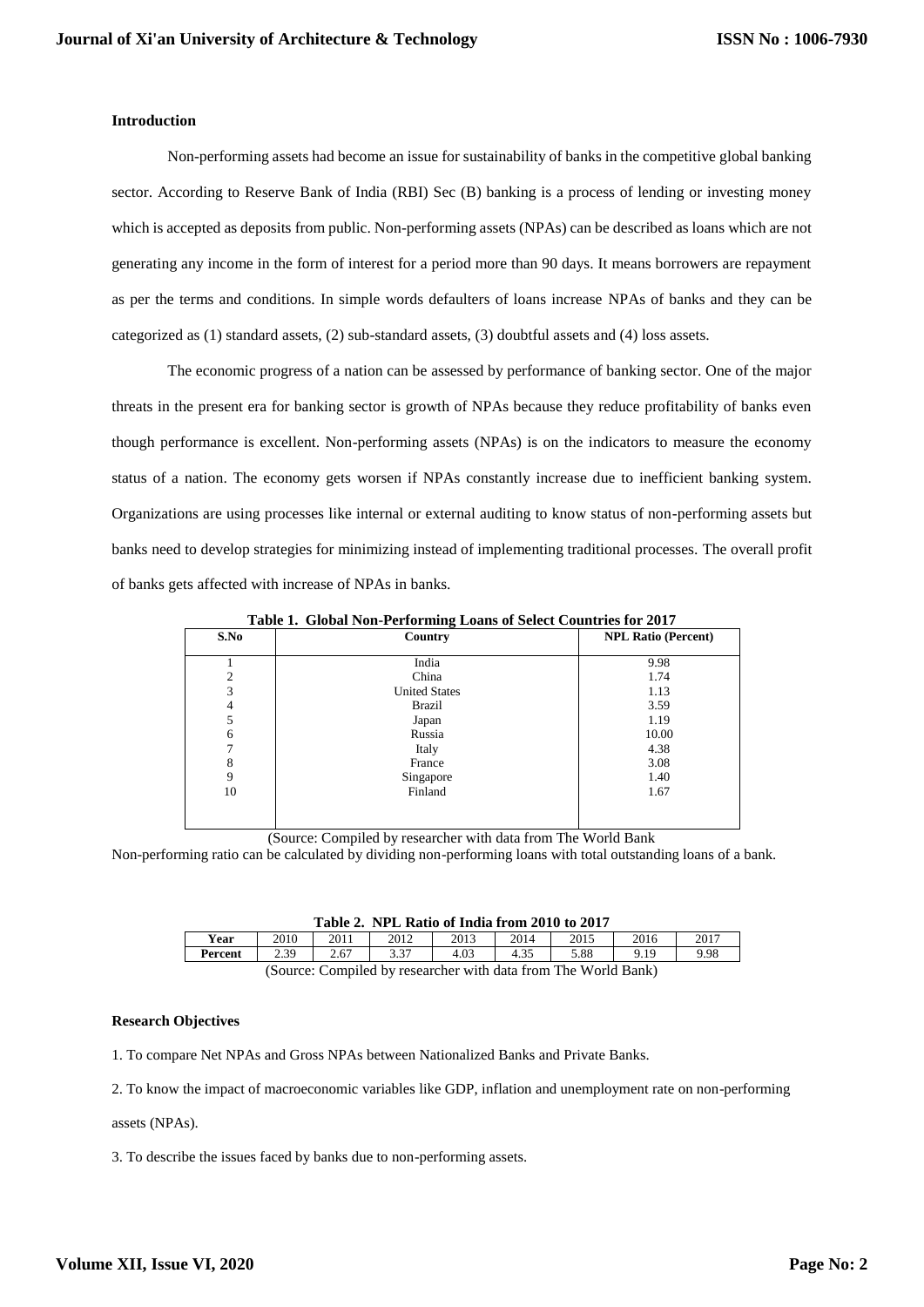#### **Literature Review**

The liberalization had introduced many banking reforms in Indian banking industry. The banking sector had experienced crisis because of issues NPAs during 1980s to 1996. The negative impact of NPAs can be reduced with efficient risk assessment tools (Karunakar, Vasuki, & Saravanan, 2008). Many developing nations have undergone crisis in banking sector across the globe due to non-performing assets. Even though NPAs does not produce any interest but at the same time they consume the profits from overall banking operations. Some of the factors which lead to NPA are product failure, economic downturns, mismanagement of funds and lack of risk management strategy to overcome economic crisis.

The government had also passed the Asset Reconstruction Company (ARC) which is promoted by banks like IDBI, ICICI Banks and State Bank of India (SBI) so that they can assign NPAs to the aforesaid company. ARC will implement loan recovery strategies and at the same time sticky loans can be cleared from the balance sheet of banks. It is also important for banks to implement loan recovery strategies at nascent stage so that NPAs can be reduced. Better credit management system had helped private banks and foreign banks for avoiding or minimizing default risks with loans (Swamy, 2012)

There is also relationship between NPAs and macroeconomic variables like economy slowdowns, recession and low rate of savings. The type of bank whether public or private also influence on effective decision making because public banks are influenced to support priority sectors irrespective of risk assessment outcome. One of the primary objectives of Government of India is to make Indian banks to be competitive internationally. The financial ratios may help in analyzing the performance of organizations but it is not suitable to measure the performance of organizations in banking industry. Indian banks can reduce NPAs by implementing different things like voluntary retirement for banks staff and rationalization of rural branches.

Narula and Singla (2014) had stated that NPAs are infecting banks as virus by analyzing the net profits, gross profits and net NPAs for a period of six years from 2006-07 to 2011-12 of Punjab National Bank. When net gross NPAs and net NPAs increase it will have negative impact on profitability of banks. The management can assign the task of loan recovery for special employees even though it attracts additional costs for the organization. NPAs also lead to opportunity cost for banks because it could have given tremendous profits if investment is made after credit risk assessment. It is important for banks to verify the repayment capability of borrower before sanctioning loans.

Dr. Shyam Sundar & Dr. Narender (2017), had mention that economies can develop more productively and can all the more effortlessly get to be distinctly focused financial members. Makri et al (2014) had explained that macroeconomic variables like gross domestic product, unemployment rate and microeconomic variables like returns on assets, loans to deposit ratio influence NPAs by analyzing performance of banks in Eurozone. The deregulation process in banking sector had increased competition in the banking industry. At the same time information technology had also eased the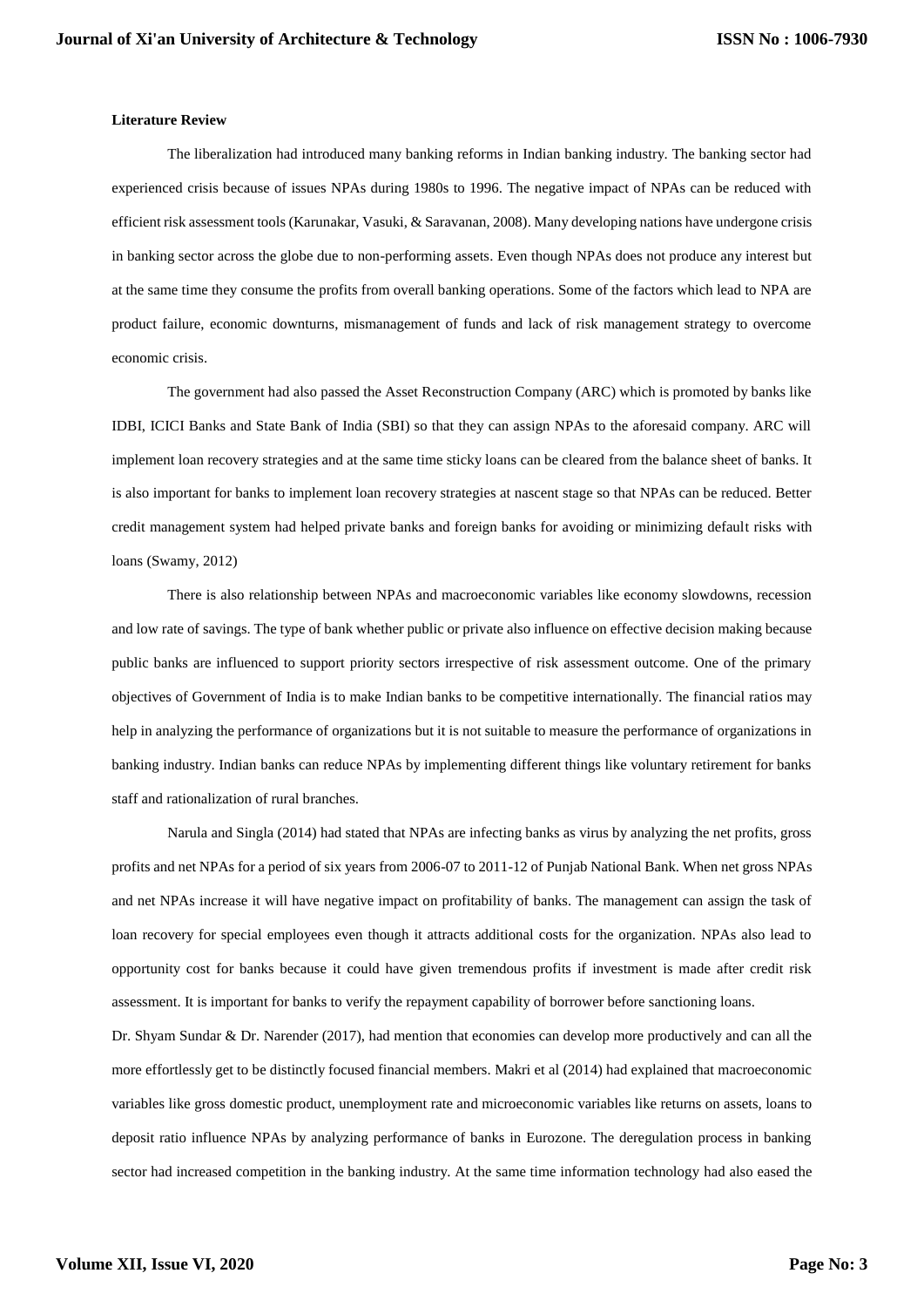process of loan approvals compared to traditional process. The time availability for risk assessment also decreased due to competition and it had made banks to lend the money for sustaining. But at the end due to ineffective credit management policies NPAs have increased and it had negatively influence growth of overall banking sector.

Singh (2016) had described about issues with non-performing assets (NPAs) in commercial banks. For Indian commercial banks Verma Committee and Narshimham Committee had given suggestions for avoiding NPAs on the balance sheet. The banks are recovering from the issue of NPAs through various modes like Lok Adalat, DRT and SARFAESI Act. NPAs badly influence return on investment (ROI) and also on profitability of banks. Even the share value of banks gets reduced because of bad image on bank profitability due to NPAs.

 It had become important to compare the performance of private and public banks after liberalization in India. Among the various factors NPAs can be considered as an important factor to compare banks based on their ownership type. Both public sector and private sector banks are implementing promotional strategies for effective customer relationship management (Chaudary & Sharma, 2011). For sustaining in the competitive banking industry it is important for banks to provide internet banking facility, limits on cash withdrawals must be removed and home banking model need to be adopted. The risk assessment can be performed by adopting statistical techniques like Markov chain analysis and Value-at-risk analysis.

NPAs helps to know the health condition of banking sector because higher the NPAs the higher the risk for banks. Even though performance of public sector banks is good but NPAs have become burden by shadowing healthy position (Singh, 2013). Due to directed loan systems it has become important for banks to give approximately 40 percent to priority sector. NPAs increase when the banker selects wrong client. It is important for banks to check the progress of the projects where investment has been made. A separate unit is needed in large branches for monitoring standard assets.

When borrowers use funds for other purpose which are different from the actual agreed terms is one of the primary causes for non-performing loans (NPLs). Some causes for NPLs are weak portfolio of loans, integrity of borrowers, constant changes in banking policies and natural calamities (Richard, 2011). NPLs issue can be resolved if bankers frequently contact the borrowers and also by attending business meetings of the client. It is important to create an environment for trust so that borrowers can think about repayment of loans.

NPLs decrease with high growth of real GDP, growth of personal income, housing price index and whereas inflation growth of unemployment rate increase NPLs (Ghosh, 2015). Even global financial crisis in United States had negatively influenced NPLs. Greater cost inefficiency, liquidity risks, greater capitalization and poor credit quality increase NPA of banks. Hence economic factors influence NPLs along with internal environment of banks.

According to Ramu (2009) banks adopt a model while giving loans. The asset quality component also influences the growth of non-performing assets (NPAs). Some of the dimensions for analyzing NPAs are NPL ratio,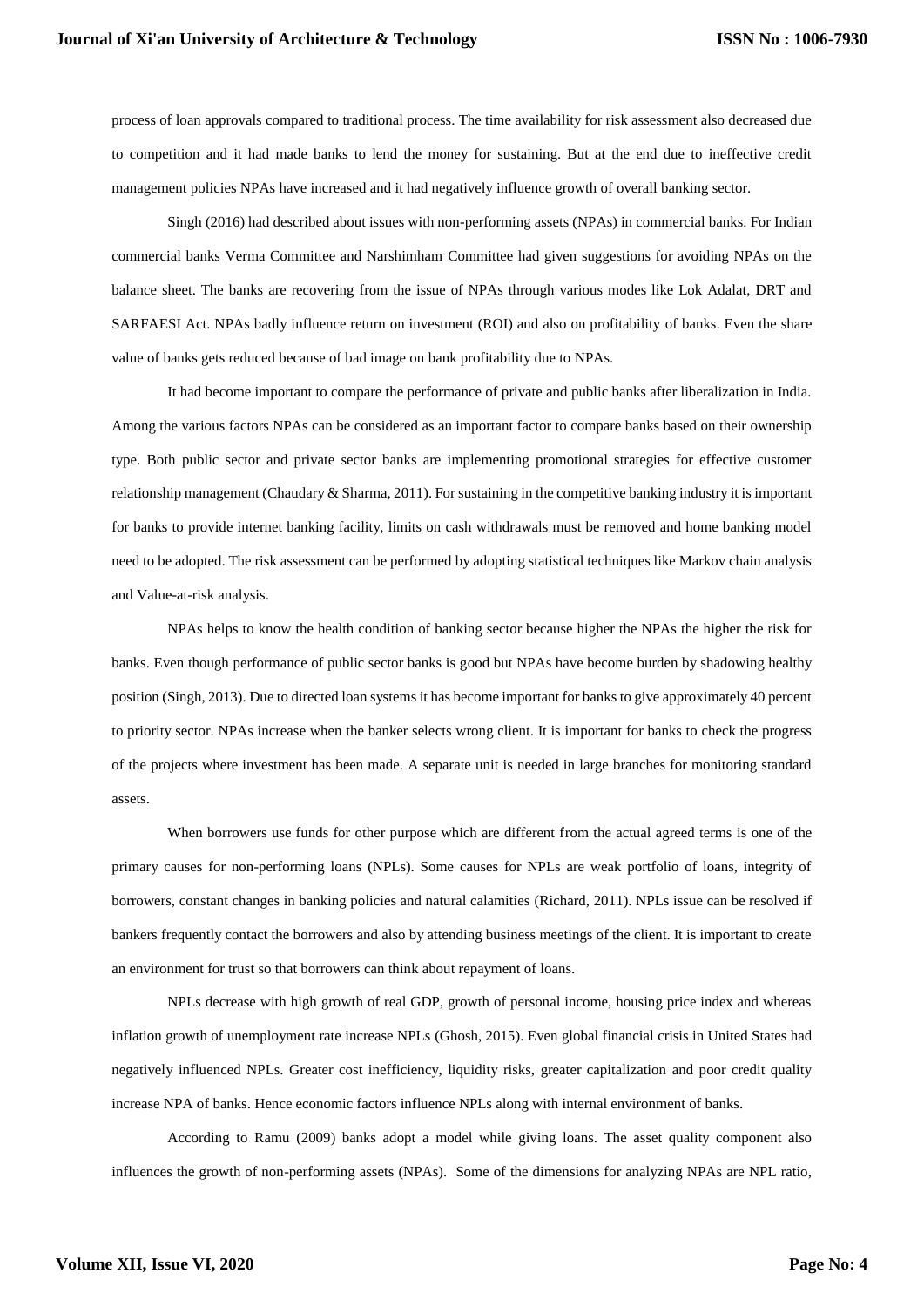NPL coverage, distressed assets, NPS to gross assets and past due ratio (Ramu, 2009). The effective implementation of post-disbursement follow up and corrective actions also play an important role for reducing NPAs. The banks can take measures by adopting debt recovery tribunals, enactment of SRFAESI Act and compromise settlement schemes.

Malyadri and Sirisha (2011) had compared the trends of NPAs between public sector and private sector banks for the period 2004-2010. Indian banking sector had undergone transformation due to various financial reforms. The banks were pressurized to trim their NPAs and at the same time to improve their efficiency. Between 2004 and 2010 the asset quality of banks for both private and public sectors had increased from the perspective of weaker sections. The prudential and provisioning norms had consequently trimmed NPAs and enhanced performance of banks.

Samir and Kamra (2013) had explained that asset quality is major indicator of financial health of banks compared to number of branches and volume of deposits. The solvency, liquidity and profitability are negatively influenced by NPAs. The recycling of funds becomes difficult for banks with banks and at the income is lost by NPAs. Some of the internal factors for NPAs are inefficient management, strained labor relations, diversification of funds by borrower and poor credit appraisals. The external factors like recession, price escalation, natural calamities and changes in government policies also increase NPAs.

Bhardwaj and Chaudhary (2018) had explained that asset quality is not an important factor till 1991 but after liberalization it had gained importance. The NPAs have increased in billions of rupees between 2001-02 and 2013-14. Among the three modes of recovery systems SARFAESI Act is more effective compared to Lok Adalats and debt recovery tribunals (DRT). The existing policies need to be reviewed for effective loan recovery by banks in India. The banks should publish information related to defaulters and fraudsters so other banks can use it while making credit risk assessment.

Rao and Patel (2015) had analyzed NPAs of foreign, public and public sector banks for the period from 2009 to 2013 and stated that NPAs of public sector banks will be higher in 2014. NPAs had become largest cause for frustration and it may have negative impact on the economy at large. The gross NPAs and gross advances are same among private, public and foreign banks. NPAs also increase with lack of technical support and inefficient recovery system. Bardhan and Mukherjee (2016) had explained the impact of macroeconomic variables on non-performing assets (NPAs) among Indian banks by using econometric methodology.

Gupta and Sundram (2015) had considered variables like interest income, net profit, deposits and assets for comparing performance between public sector banks and private sector banks. The return on assets ratio of private banks is high compared to public sector banks in India during the period 2009-10 to 2013-14. The private banks are using their core funds much more efficiently compared to public sector banks in India.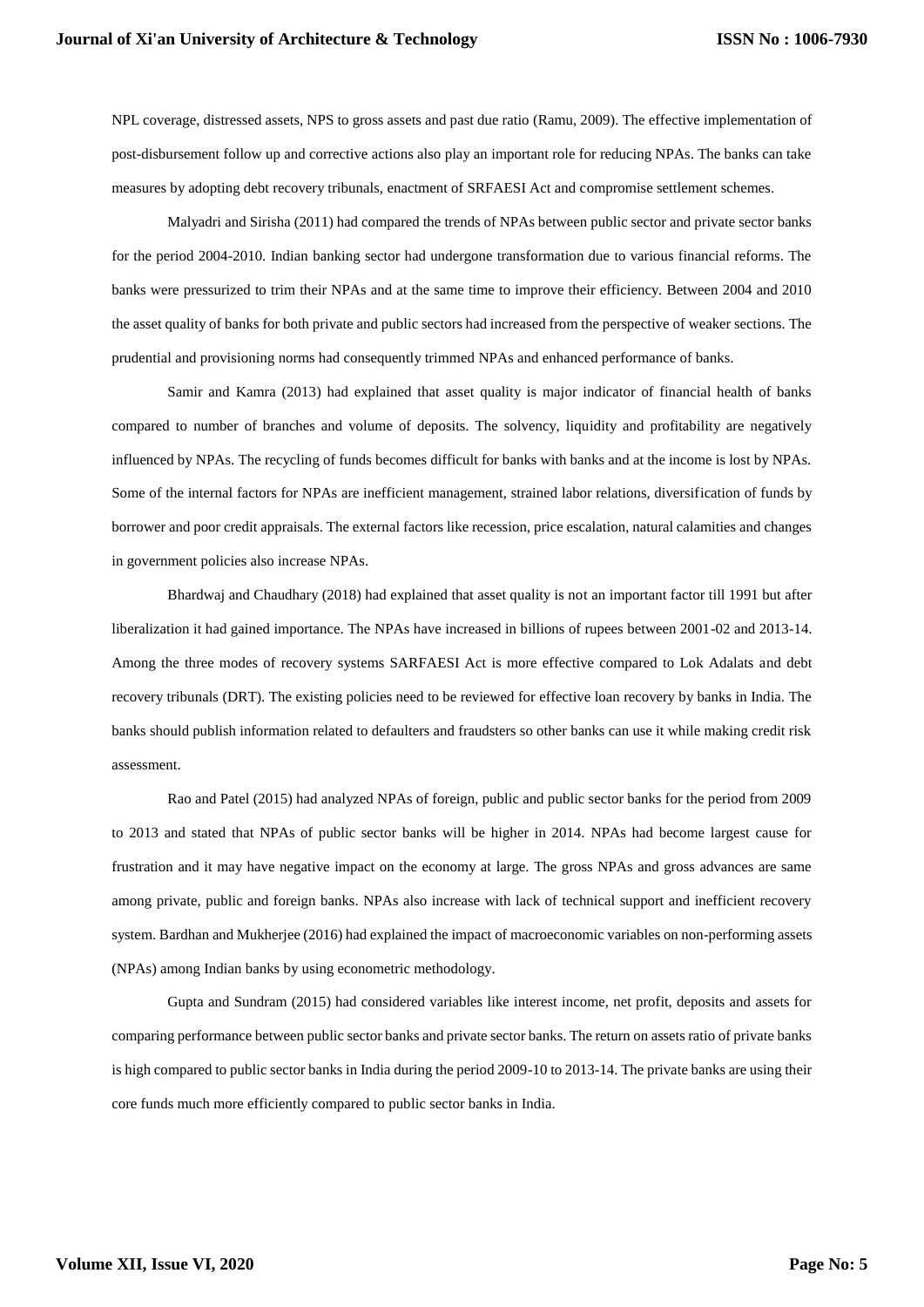## **Research Methodology**

Secondary data procured from journals, magazines, electronic sources and published reports from Reserve Bank of India (RBI) had been used for conducting this study. The statistical techniques like descriptive statistics, correlation and regression have been used for data analysis with SPSS version 20.0 software. The secondary data for a period of eight years had been collected from 2010 to 2017.

## **Data Analysis**

The secondary data related to macroeconomic variables like net NPAs, gross NPAs, gross domestic product (GDP), inflation based on consumer price index (CPI) and unemployment rate for 8 years from 2010 to 2017 had been collected and presented in Table 3. The secondary data had been loaded into Ms-Excel initially for data purification. Later the data from Ms-Excel is loaded into SPSS software.

| <b>YEAR</b> | <b>Nationalized</b><br><b>Banks Net</b><br><b>NPAs</b> | <b>Private</b><br><b>Banks</b><br><b>Net</b><br><b>NPAs</b> | <b>Nationalized</b><br><b>Banks</b><br><b>GROSS</b><br><b>NPAs</b> | <b>Private</b><br><b>Banks</b><br><b>GROSS</b><br><b>NPAs</b> | <b>Ratio of Net</b><br><b>NPAs to</b><br><b>Gross NPAs</b><br>of<br><b>Nationalized</b><br><b>Banks</b> | Ratio of<br><b>Net</b><br><b>NPAs to</b><br>Gross<br>NPAs of<br><b>Private</b><br><b>Banks</b> | <b>GDP</b> | <b>Inflation</b><br>based on<br>Consumer<br><b>Price Index</b><br>(CPI) | Unemployment<br>Rate |
|-------------|--------------------------------------------------------|-------------------------------------------------------------|--------------------------------------------------------------------|---------------------------------------------------------------|---------------------------------------------------------------------------------------------------------|------------------------------------------------------------------------------------------------|------------|-------------------------------------------------------------------------|----------------------|
| 2010        | 168131                                                 | 65060                                                       | 363948                                                             | 176400                                                        | 0.46                                                                                                    | 0.37                                                                                           | 10.26      | 9.47                                                                    | 3.54                 |
| 2011        | 212640                                                 | 44322                                                       | 442711                                                             | 182406                                                        | 0.48                                                                                                    | 0.24                                                                                           | 6.63       | 6.49                                                                    | 3.52                 |
| 2012        | 391546                                                 | 44012                                                       | 696245                                                             | 187678                                                        | 0.56                                                                                                    | 0.23                                                                                           | 5.45       | 11.17                                                                   | 3.62                 |
| 2013        | 619362                                                 | 59944                                                       | 1022272                                                            | 210705                                                        | 0.61                                                                                                    | 0.28                                                                                           | 6.38       | 9.13                                                                    | 3.46                 |
| 2014        | 888197                                                 | 88615                                                       | 1484572                                                            | 245424                                                        | 0.6                                                                                                     | 0.36                                                                                           | 7.41       | 5.86                                                                    | 3.41                 |
| 2015        | 1226734                                                | 141283                                                      | 2049595                                                            | 341062                                                        | 0.6                                                                                                     | 0.41                                                                                           | 8.15       | 6.32                                                                    | 4.49                 |
| 2016        | 2514808                                                | 266774                                                      | 4179878                                                            | 561857                                                        | 0.6                                                                                                     | 0.47                                                                                           | 7.11       | 2.23                                                                    | 3.50                 |
| 2017        | 2861565                                                | 477802                                                      | 5069217                                                            | 932092                                                        | 0.56                                                                                                    | 0.51                                                                                           | 6.61       | 4.00                                                                    | 3.52                 |

**Table 3. Secondary Data on NPAs and Selected Macroeconomic Variables**

(Source: Compiled by researcher)

The net NPAs and gross NPAs for nationalized banks and private banks had been analyzed by using descriptive statistical techniques like mean, sum and standard deviation. According to descriptive statistics in Table 4 it is observed that mean value of both net NPAs and gross NPAs of nationalized banks is higher for the selected duration of 8 years from 2010 to 2017.

| Tuble is Descriptive buildones      |                                    |        |                  |                    |                     |                          |                            |  |
|-------------------------------------|------------------------------------|--------|------------------|--------------------|---------------------|--------------------------|----------------------------|--|
| <b>BANKTYPE</b>                     |                                    | N      | Minimum          | Maximum            | Sum                 | Mean                     | Std. Deviation             |  |
| <b>NATIONALIZED</b><br><b>BANKS</b> | <b>GROSS NPA</b><br><b>NET NPA</b> | 8<br>8 | 363948<br>168131 | 5069217<br>2861565 | 15308438<br>8882983 | 1913554.75<br>1110372.88 | 1778355.936<br>1038787.874 |  |
|                                     | Valid N<br>(listwise)              | 8      |                  |                    |                     |                          |                            |  |
|                                     | <b>GROSS NPA</b>                   | 8      | 176400           | 932092             | 2837624             | 354703.00                | 266868.026                 |  |

**Table 4. Descriptive Statistics**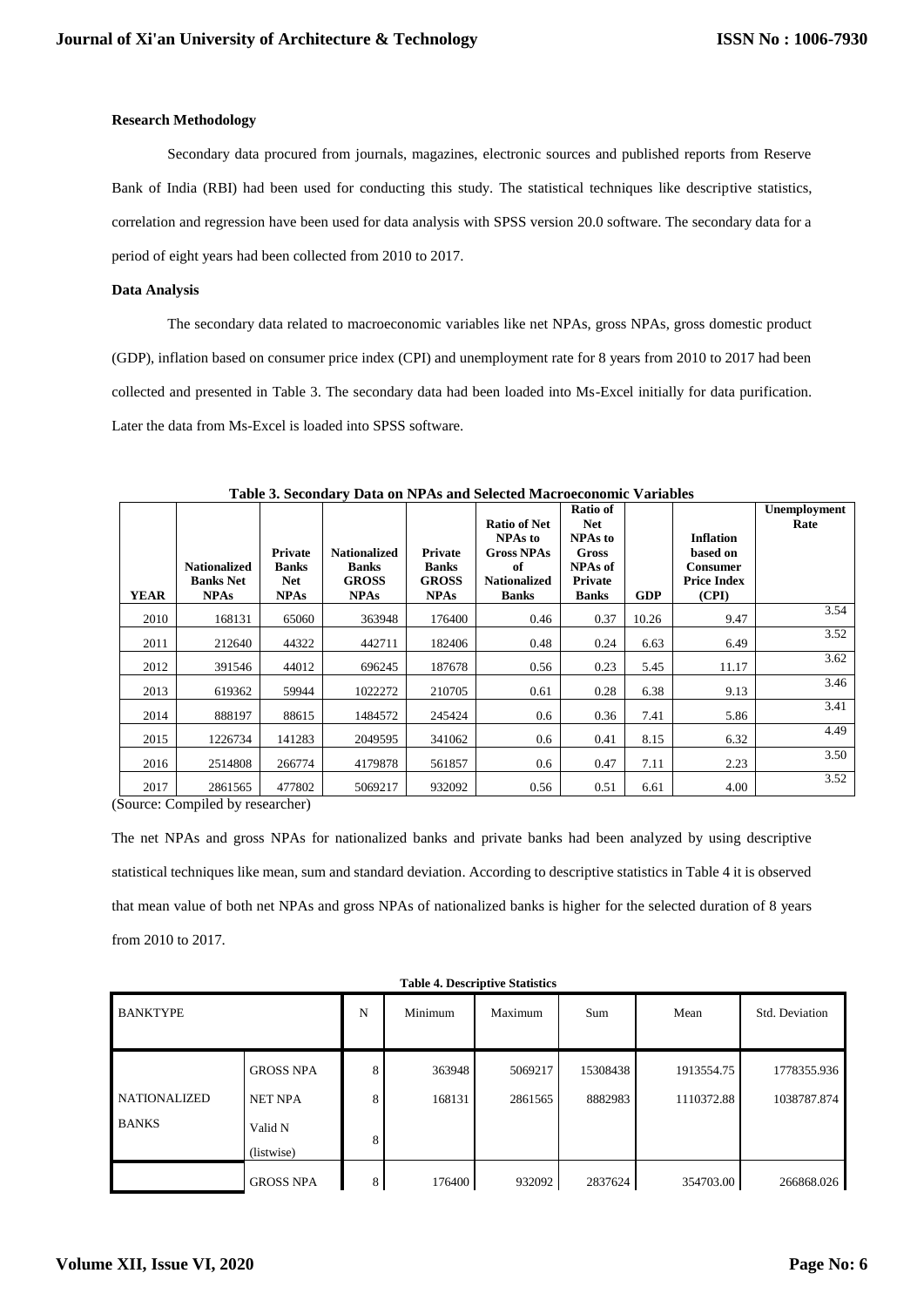|                                | NET NPA            | 44012 | 477802 | 1187812 | 148476.50 | 152428.923 |
|--------------------------------|--------------------|-------|--------|---------|-----------|------------|
| PRIVATE SECTOR<br><b>BANKS</b> | Valid N            |       |        |         |           |            |
| $\sim$                         | (listwise)<br>____ |       |        |         |           |            |

(Source: Output from SPSS)

|  | <b>Table 5. Correlations</b> |
|--|------------------------------|
|--|------------------------------|

|                                                                 |                        | Ratio of Net NPAs to<br>Gross NPAs of<br><b>Nationalized Banks</b> | Ratio of Net NPAs to Gross<br>NPAs of Private Banks |
|-----------------------------------------------------------------|------------------------|--------------------------------------------------------------------|-----------------------------------------------------|
| Ratio of Net NPAs to Gross NPAs of<br><b>Nationalized Banks</b> | Pearson Correlation    |                                                                    | 0.261                                               |
|                                                                 | $Sig. (2-tailed)$<br>N | 8                                                                  | 0.533<br>x.                                         |
| Ratio of Net NPAs to Gross NPAs of                              | Pearson Correlation    | 0.261                                                              |                                                     |
| Private Banks                                                   | $Sig. (2-tailed)$<br>N | 0.533<br>8                                                         |                                                     |

Source: Output from SPSS

**Hypothesis (H1):** There is positive association between ratio of Net NPAs to Gross NPAs between nationalized banks

and private banks.

H1 is rejected because 'p' value is 0.533 in Table 5 which is more than benchmark value of 0.05. Hence there is no

correlation between ratio of Net NPAs to Gross NPAs of Nationalized Banks and Private Banks.

**Figure 1. Comparison of Net NPAs between Nationalized Banks and Private Banks**



(Source: Output from SPSS)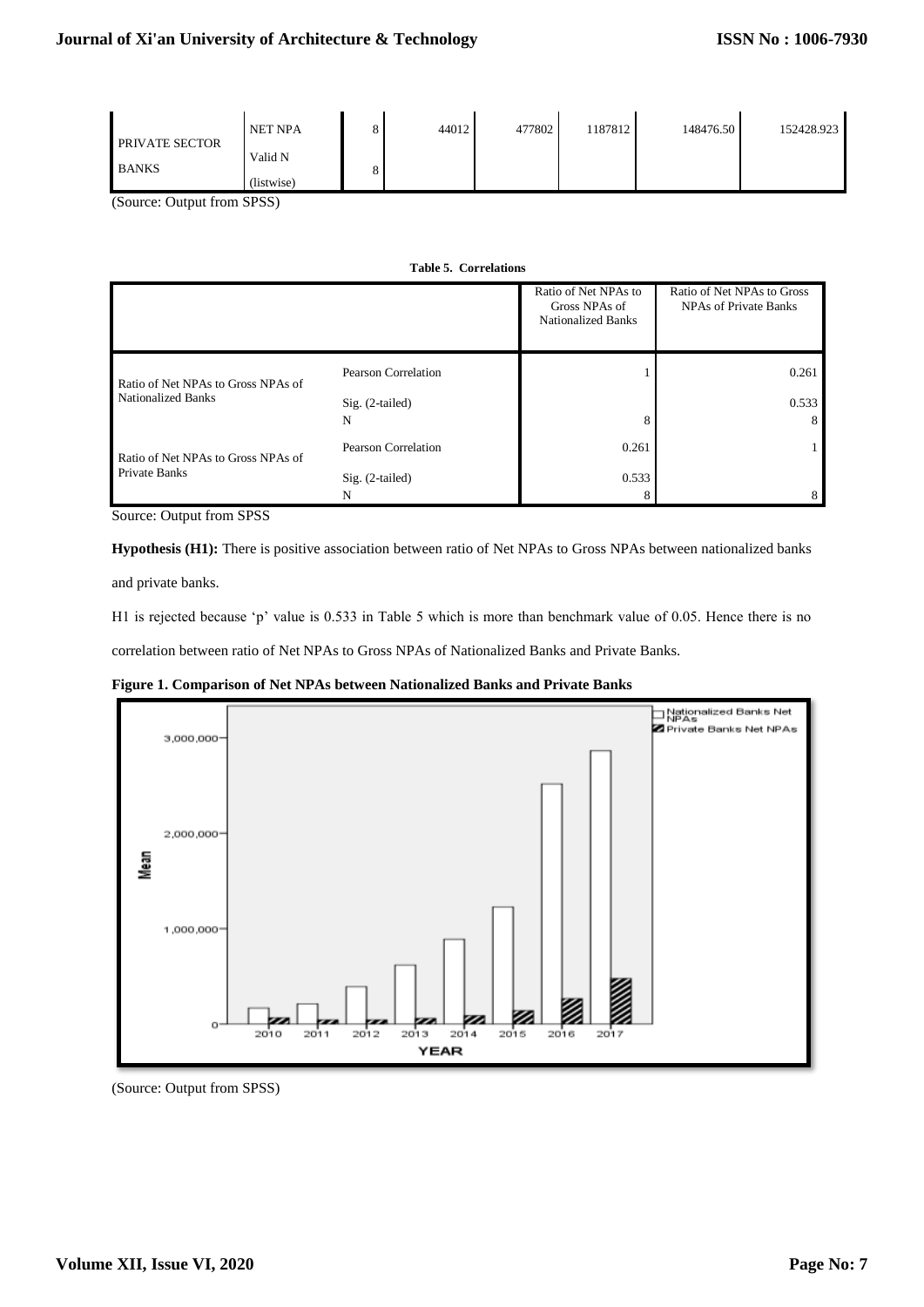From Figure 1 it is evident that Net NPAs of Nationalized banks had grown drastically between 2010 and 2017 but growth of Net NPAs of Private Banks is also observed. From Figure 2 it is found that gross NPAs of Nationalized banks are very high compared to Private Banks between 2010 and 2017.



**Figure 2. Comparison of Gross NPAs between Nationalized Banks and Private Banks**

(Source: Output from SPSS)

**Table 6. Coefficients<sup>a</sup>** Model **Unstandardized Coefficients** Standardized Coefficients t Sig. B Std. Error Beta 1 (Constant) 3320690.689 3095508.620 1.073 0.344 GDP -129446.479 199764.858 -0.181 -0.648 0.552 Unemployment Rate 189900.138 823141.485 0.064 0.231 0.829 **Inflation Rate based on CPI -287052.218 95198.812 -0.820 -3.015 0.039**

a. Dependent Variable: Nationalized Banks Net NPAs, Source: Output of SPSS

The impact of selected macro-economic factors on Net NPAs of Nationalized Banks and Private Banks has been tested by using regression analysis. The dependent variable is Net NPAs and independent variables are GDP, inflation and unemployment rate. The results of the regression test had been presented in Table 6 and Table 7 for Nationalized Banks and Private Banks respectively. The inflation has an impact on Net NPAs of Nationalized banks because the 'p' value for inflation is 0.039 in Table 6 is less than 0.05.

For Private Banks the Net NPAs is not influenced by macroeconomic variables like gdp, inflation and unemployment rate. The 'p' value for all the independent variables in Table 7 is more than 0.05. Hence private banks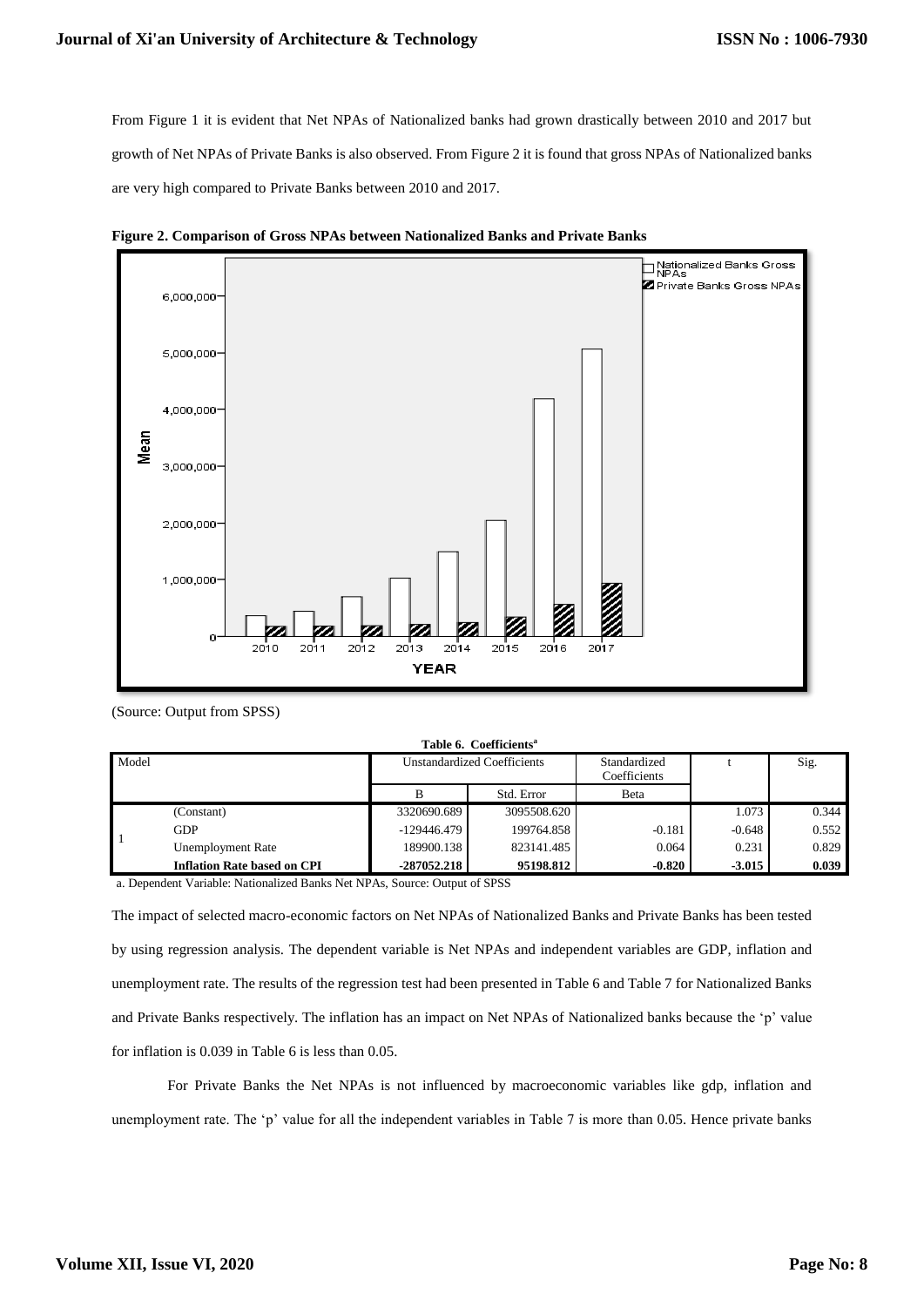net NPA is independent from effect of selected macroeconomic variables. However the size of Net NPAs of private banks is much low compared to Nationalized Banks therefore impact of macroeconomic variables is nil.

| Table 7. Coefficients <sup>a</sup> |                             |                                    |            |                              |          |       |  |  |  |  |
|------------------------------------|-----------------------------|------------------------------------|------------|------------------------------|----------|-------|--|--|--|--|
| Model                              |                             | <b>Unstandardized Coefficients</b> |            | Standardized<br>Coefficients |          | Sig.  |  |  |  |  |
|                                    |                             |                                    | Std. Error | Beta                         |          |       |  |  |  |  |
|                                    | (Constant)                  | 473626.196                         | 579670.979 |                              | 0.817    | 0.460 |  |  |  |  |
|                                    | <b>GDP</b>                  | -10795.809                         | 37408.357  | $-0.103$                     | $-0.289$ | 0.787 |  |  |  |  |
|                                    | <b>Unemployment Rate</b>    | 903.719                            | 154143.079 | 0.002                        | 0.006    | 0.996 |  |  |  |  |
|                                    | Inflation Rate based on CPI | -36606.963                         | 17827.115  | $-.0712$                     | $-2.053$ | 0.109 |  |  |  |  |

a. Dependent Variable: Private Banks Net NPAs, Source: Output of SPSS

## **Conclusion**

It is understood from this study the NPAs of Nationalized Banks is high compared to Private Banks. The government policies might have influenced decision making like giving mandated loans to priority sector. There is also no significant relationship between NPAs between Nationalized Banks and Private Banks. Recently Government of India is encouraging merging of small banks to become large for sustaining in banking sector at global level. The economy gets stronger with efficient banking sector. It is observed that Private Banks have low NPAs, therefore it is better to encourage private banks with efficient monitoring by Reserve Banks of India.

### **References:**

- Bardhan, S., & Mukherjee, V. (2016). Bank-specific determinants of nonperforming assets of Indian banks. *International Economics and Economic Policy , 13* (3), 483-498.
- Bhardwaj, P., & Chaudhary, I. (2018). A study of non-performing assets of commerical banks and its recovery in India. *International Journal of Research and Analytical Reviews , 5* (2), 1365-1373.
- Chaudary, K., & Sharma, M. (2011). Performance of Indian Public Sector Banks and Private Sector Banks: A Comparative Study. *International Journal of Innovation, Management and Technology , 2* (6), 249-256.
- Ghosh, A. (2015). Banking indsustry specific and regional economic determinants of non-performing loans: Evidence from US states. *Journal of Financial Stability , 20*, 93-104.

- Gupta, A., & Sundram, V. (2015). Comparative study of public and private sector banks in India: An emperical analysis. *International Journal of Applied Research , 1* (12), 895-901.
- Karunakar, M., Vasuki, K., & Saravanan, S. (2008). Are non-performing assets gloomy or greedy from Indian perspective? *Research Journal of Social Sciences , 3*, 4-12.
- Makri, V., Tsagkanos, A., & Bellas, A. (2014). Determinants of non-performing loans: The case of Eurozone. *Panoeconomicus , 2*, 193-206.
- Malyadri, P., & Sirisha, S. (2011). A comparative study on non-performing assets in Indian banking industry. *International Journal of Economic Practices and Theories , 1* (2), 77-87.

Itikela Shyam Sundar, S Narender (2017). Role of Corporate Social Responsibility in International Community Development. *International Journal of Research in Management Studies*, 2(2), 40-46.